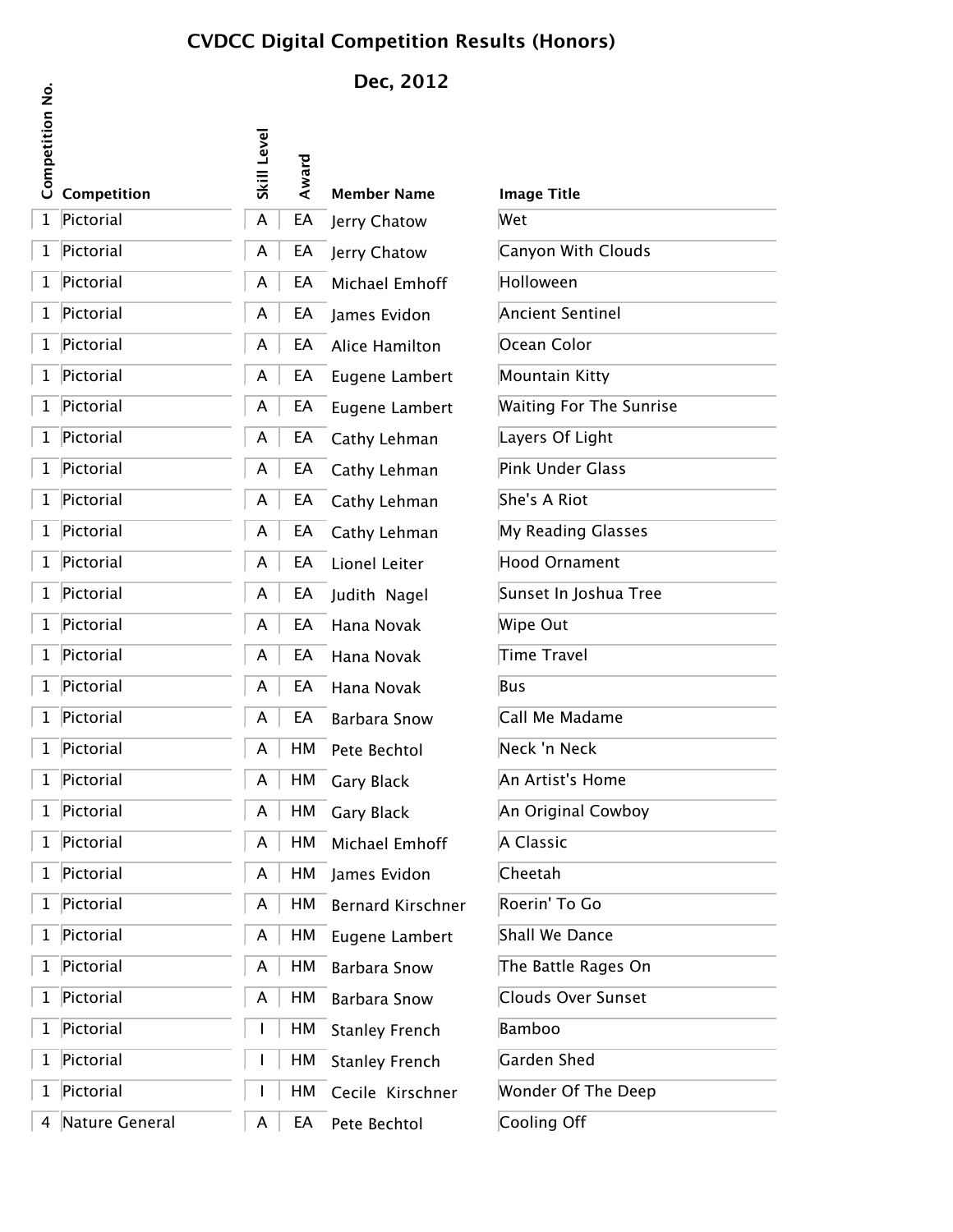### **CVDCC Digital Competition Results (Honors)**

# **Dec, 2012**

|                 |                   |                |       | DEL, LVIL             |                            |
|-----------------|-------------------|----------------|-------|-----------------------|----------------------------|
| Competition No. | Competition       | Level<br>Skill | Award | <b>Member Name</b>    | <b>Image Title</b>         |
|                 | 4 Nature General  | A              | EA    | Michael Emhoff        | Lookout                    |
|                 | 4 Nature General  | A              | EA    | Alice Hamilton        | American Avocet On Nest    |
|                 | 4 Nature General  | A              | EA    | Eugene Lambert        | One Day Cactus             |
|                 | 4 Nature General  | A              | EA    | Hana Novak            | <b>Window Construction</b> |
|                 | 4 Nature General  | A              | EA    | <b>Barbara Snow</b>   | I Said Move It             |
|                 | 4 Nature General  | A              | HМ    | Pete Bechtol          | Baby Black Swan            |
|                 | 4 Nature General  | A              | HM    | Alice Hamilton        | <b>Burrowing Owl Watch</b> |
|                 | 4 Nature General  | A              | HM    | Lionel Leiter         | <b>Desert Fire Tree</b>    |
|                 | 4 Nature General  |                | EA    | <b>Robert Dowling</b> | Swainson's Hawk On Alert   |
|                 | 4 Nature General  |                | EA    | Cecile Kirschner      | Mighty Eagle               |
|                 | 4 Nature General  |                | EA    | Cecile Kirschner      | Alaskan Big Brown Bear     |
|                 | 4 Nature General  |                | HМ    | <b>Robert Dowling</b> | Showing Off                |
|                 | 4 Nature General  |                | HМ    | <b>Stanley French</b> | Golden Barrel Cactus       |
|                 | 4 Nature General  |                | HМ    | <b>Stanley French</b> | Ducks On Burnaby Lake      |
|                 | 5 Photo Travel    | A              | EA    | Pete Bechtol          | Top Of The Casino          |
|                 | 5 Photo Travel    | A              | EA    | Pete Bechtol          | Avalon's Bell Tower        |
|                 | 5 Photo Travel    | A              | EA    | Jerry Chatow          | Disney Hall                |
|                 | 5 Photo Travel    | A              | EA    | Hana Novak            | Lake Wofgang               |
|                 | 5 Photo Travel    | A              | EA    | <b>Sidney Weiss</b>   | Unloading The Cargo        |
|                 | 5 Photo Travel    | A              | HМ    | Bernard Kirschner     | Red Rocks Of Sedona        |
|                 | 5 Photo Travel    | A              | HM    | <b>Barbara Snow</b>   | Tuolumne Meadows           |
|                 | 5 Photo Travel    | A              | HM    | <b>Barbara Snow</b>   | Days Gone By               |
|                 | 5 Photo Travel    |                | EA    | <b>Stanley French</b> | Downtown Vancouver         |
|                 | 6 Photojournalism | A              | EA    | Michael Emhoff        | Homeless                   |
|                 | 6 Photojournalism | A              | EA    | Eugene Lambert        | This Is America            |
|                 | 6 Photojournalism | A              | EA    | Lionel Leiter         | Cold Morning Coffee Break  |
|                 | 6 Photojournalism | A              | EA    | Hana Novak            | That Was Hard!             |
|                 | 6 Photojournalism | A              | EA    | Hana Novak            | <b>Street Concert</b>      |
|                 | 6 Photojournalism | A              | EA    | <b>Sidney Weiss</b>   | Men At Work                |
|                 | 6 Photojournalism | A              | HM    | Pete Bechtol          | High Jumper                |

 $\mathbf{\dot{g}}$ 

| Image Title                |
|----------------------------|
| Lookout                    |
| American Avocet On Nest    |
| One Day Cactus             |
|                            |
| <b>Window Construction</b> |
| I Said Move It             |
| <b>Baby Black Swan</b>     |
| <b>Burrowing Owl Watch</b> |
| <b>Desert Fire Tree</b>    |
| Swainson's Hawk On Alert   |
| Mighty Eagle               |
| Alaskan Big Brown Bear     |
| <b>Showing Off</b>         |
| Golden Barrel Cactus       |
| Ducks On Burnaby Lake      |
| Top Of The Casino          |
| Avalon's Bell Tower        |
| Disney Hall                |
| Lake Wofgang               |
| <b>Unloading The Cargo</b> |
| Red Rocks Of Sedona        |
| Tuolumne Meadows           |
| Days Gone By               |
| Downtown Vancouver         |
| Homeless                   |
| This Is America            |
| Cold Morning Coffee Break  |
| That Was Hard!             |
| <b>Street Concert</b>      |
| Men At Work                |
| High lumner                |